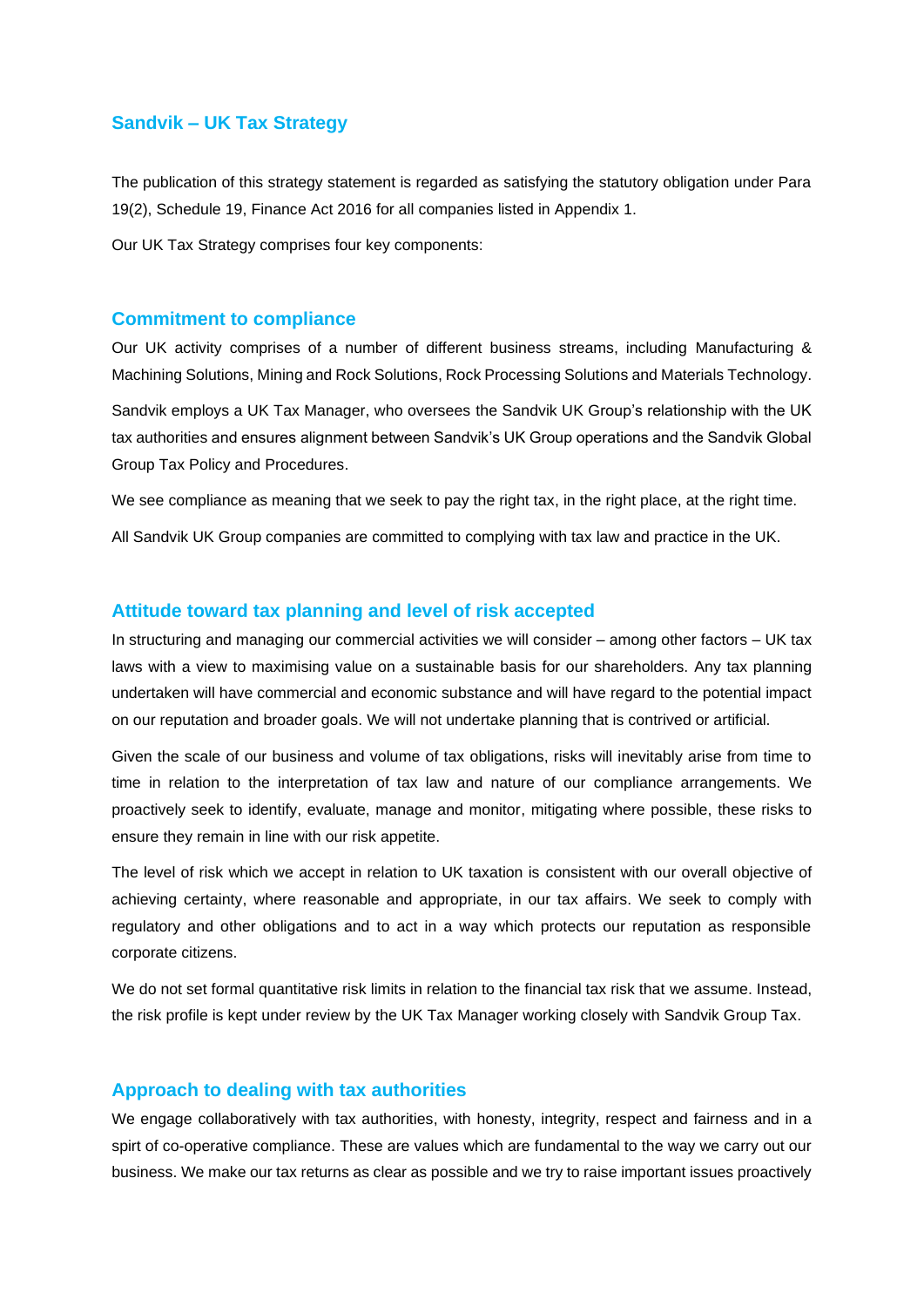so that tax authorities can focus their resources effectively. From time to time, if it is unclear how tax law should be applied, we may engage with tax authorities in advance of undertaking transactions to confirm the correct application of tax law.

#### **Approach to tax risk management and governance arrangements**

The UK Tax Manager, liaising with Sandvik Group Tax, actively seeks and receives information from the wider business in order to better manage UK taxation. Where there is significant complexity or uncertainty, the UK Tax Manager, supported by Sandvik Group Tax, will make use of external advisors.

This strategy is aligned with Sandvik Global Code of Conduct and is approved, owned and overseen by the boards of the Sandvik UK Group Companies.

## **Review of UK Tax Strategy**

Together with Sandvik Group Tax, the UK Tax Manager will review this strategy on an annual basis and update as appropriate.

This strategy has been reviewed and published on 22 December 2021 and relates to the financial year ending 31 December 2021.